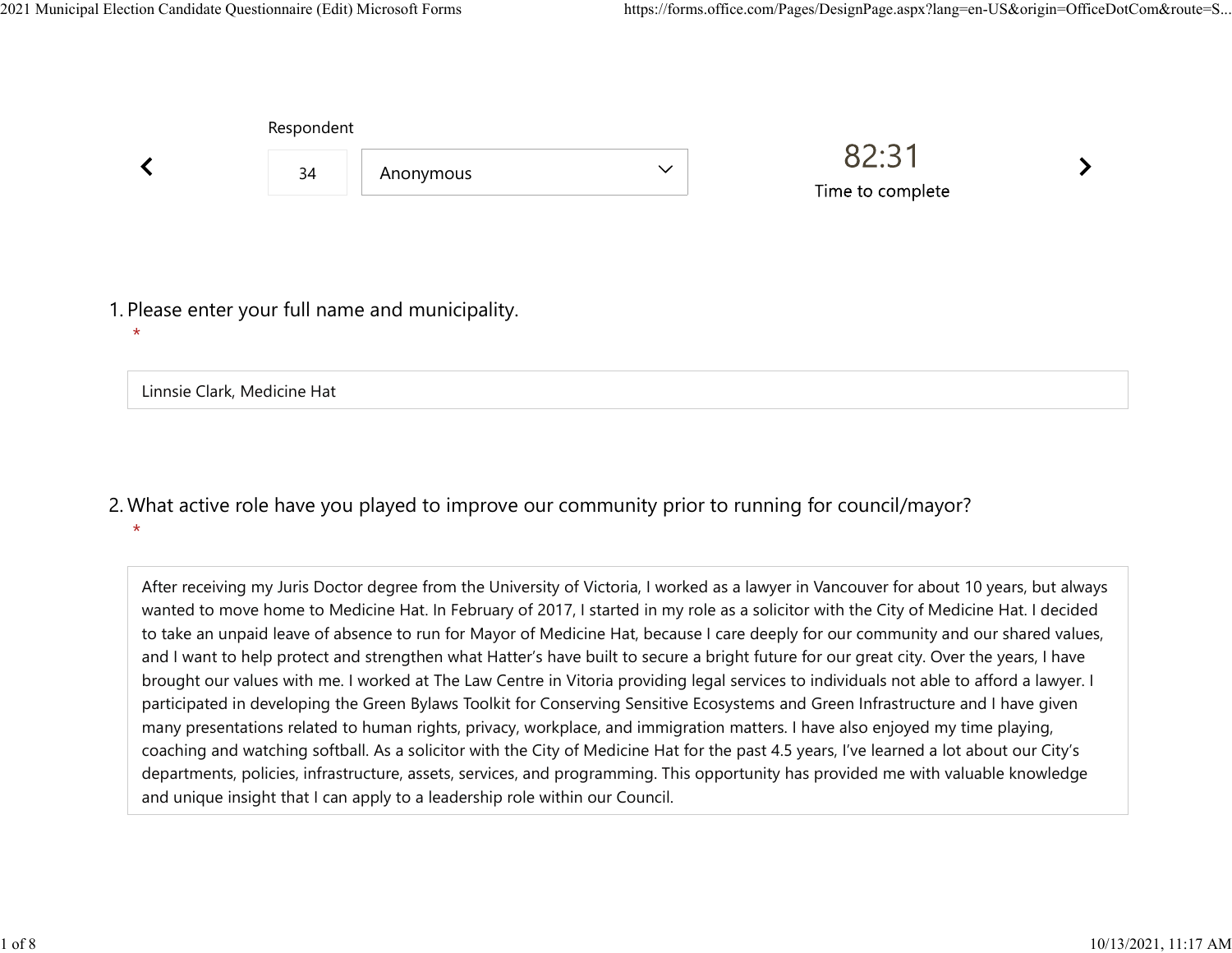## What initiatives would you propose to improve tourism, investment attraction and development to our 3. municipality and region and support business recovery during/after the pandemic? \* 2021 Municipal Election Candidate Questionnaire (Edit) Microsoft Forms https://forms.office.com/Pages/DesignPage.aspx?lang=en-US&origin=OfficeDotCom&route=S...<br>2 Mhat initiatives would you propose to improve tourism invest

In my role as a City lawyer, I have been so fortunate to gain a better understanding of our economic landscape, through the BREWD and other economic development activities. To attract people and business to our City we must ensure that the people and businesses that already call Medicine Hat home, love it here! Our existing community is our best focus group, letting us know when we are excelling and when we are off track. If our community feels well served they will be the best ambassadors for our City. As a Council, we need to be leaders in initiating and supporting the development of a comprehensive data-driven Economic Development Strategy, prepared in consultation with our current economic development agencies, local businesses, and other levels of Government. This is not a new idea. For example, the Chamber has been advocating for such a strategy for the past two council terms. We already have a great start through the data obtained through the BREWD (Business Retention and Expansion and Workforce Development) project, in 2019. This project identified 42 different initiatives to help support and enhance our community's existing businesses. Of these 42 initiatives, only 15 have been implemented through the partners involved in BREWD. So we still have lots of work to do. To be most effective, an economic development strategy should be comprehensive and address tourism, investment attraction, and businesses retention and expansion. Such a strategy will provide a roadmap for building, diversifying and growing our local economy and foster alignment with local economic development agencies, to reduce duplication and ensure the effective use of our community's limited resources. Our city has some truly amazing organizations, like the Chamber in its advocacy and business support role. Tourism Medicine Hat has also accomplished great things since it was created as a non-profit. The Medicine Hat College and Community Futures offer support to businesses through education, training and support services for entrepreneurs and workforce development. Strong collaborations already exist with organizations and initiatives like APEX and Alberta Innovates (focused on technology and innovation) as well as other regional economic development groups like Palliser Economic Partnership and Verge Economic Development. To capitalize on the expertise and support of our community's impressive group of economic development organizations, the City first and foremost needs to demonstrate leadership. Let's continue to collaborate to help our businesses thrive and grow. As a municipality, let's commit to engaging with our partners to set targets and get things done! Here would be my first steps: Focus our resources on supporting business, not towards justifying internal structural changes. Discussions about changing IMH structure, especially at such a pivotal point in the economy of our City, has become a distraction. Reengage BREWD partners, update the BREWD report with a post-COVID lens, work with partners to implement projects on a priority basis. It is important to focus more intentionally on what is realistic, achievable and will have the most impact on our businesses and community. Economic Development is a regional team approach. This means working with our region's municipalities more intentionally. We should collaborate and reengage with regional organizations, rather than go at it alone. The development of a data-driven, collaborative Economic Development Strategy including: BREWD. Industry cluster strategy. Investment attraction. Entrepreneur supports. Brownfield redevelopment strategy. Incentive and taxation policy review. Marketing and communications. Strong relationships with other levels of government.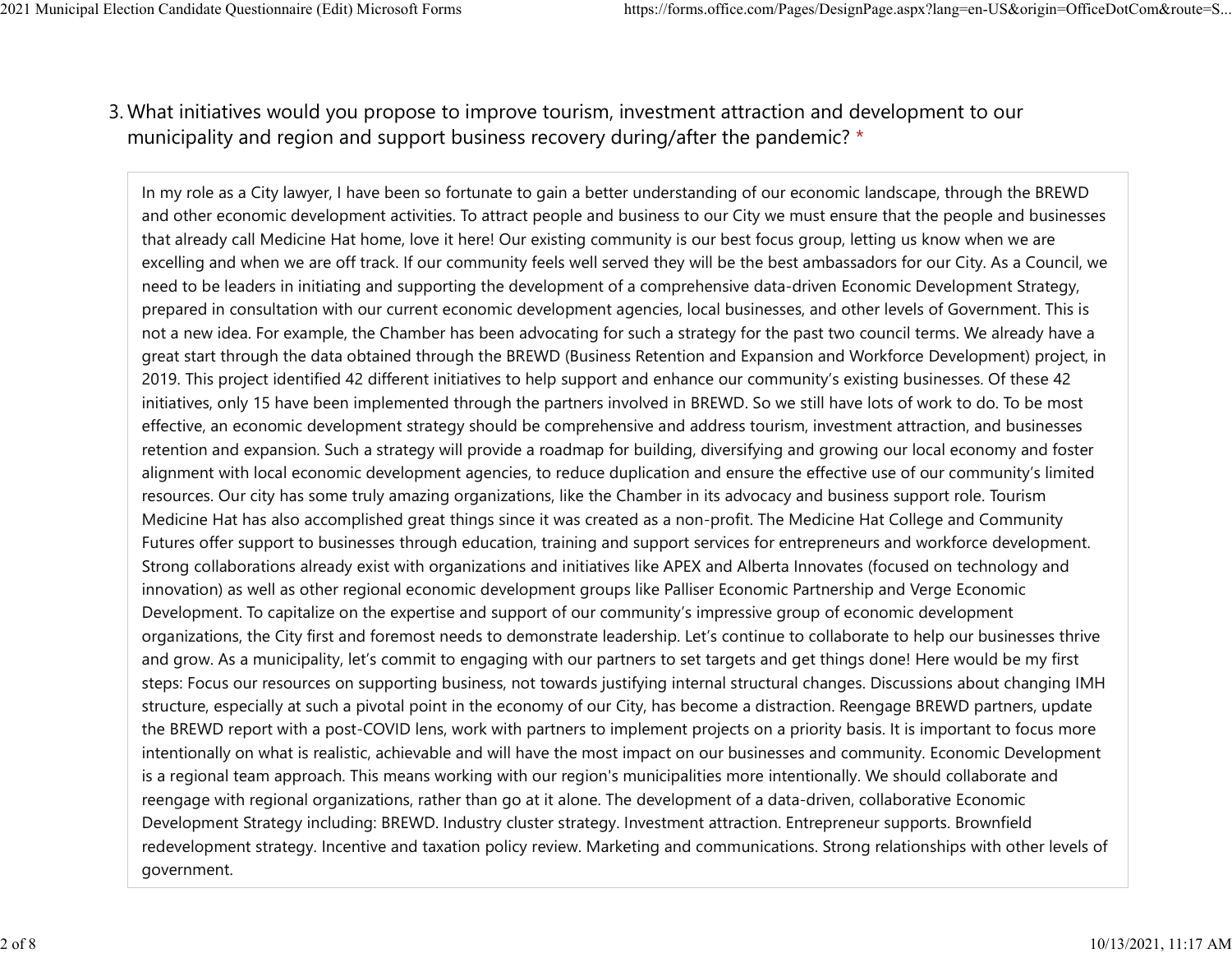4. In Medicine Hat, businesses pay a higher proportion of property taxes compared to the residential sector.  Medicine Hat's tax gap of 2.35% is one of the highest in Alberta.  What is your position on the current approach to taxation and your thoughts on potential strategies to narrow this gap?  $\star$ 

We must work toward increasing the City's tax base, especially through the redevelopment of serviced but abandoned, underutilized or contaminated properties within the City. In this way, the assessed value of the property increases, without the City incurring significant additional infrastructure liabilities. This would be part of a comprehensive Economic Development Strategy. Our tax policy decisions should be based on evidence and include opportunities for our community to meaningfully contribute to the decision making process. The City should investigate the possibility of implementing additional sub-classes in the Residential and Non-Residential Property Classes. The City should analyze the tax policies used in Alberta's comparable municipalities to determine where the City differs, how those tax policies are working for each community and whether there is a reasonable justification for the City's approach, based both on our lived experience and the body of research in the area of tax policy. The City should inform our community of the various approaches to municipal taxation, including the pros and cons of each, and provide an opportunity for residents to contribute their ideas and concerns in relation to the City's tax policy moving forward.

## 5. If elected, what specific steps would you take to encourage & promote entrepreneurship within the region?

 $\star$ 

Review the City's incentive and taxation policies as part of an overall Economic Development Strategy. Improve processing times at City Hall. Path find – Municipalities are often the first point of contact for entrepreneurs. We need to ensure staff are aware of our community's support service and programming for both new and existing entrepreneurs. BREWD – If we improve the environment for our current business community, this will naturally improve the ease of start-ups. Remove barriers to incremental business growth, for example by enabling more creative use of space and smaller "storefront" options.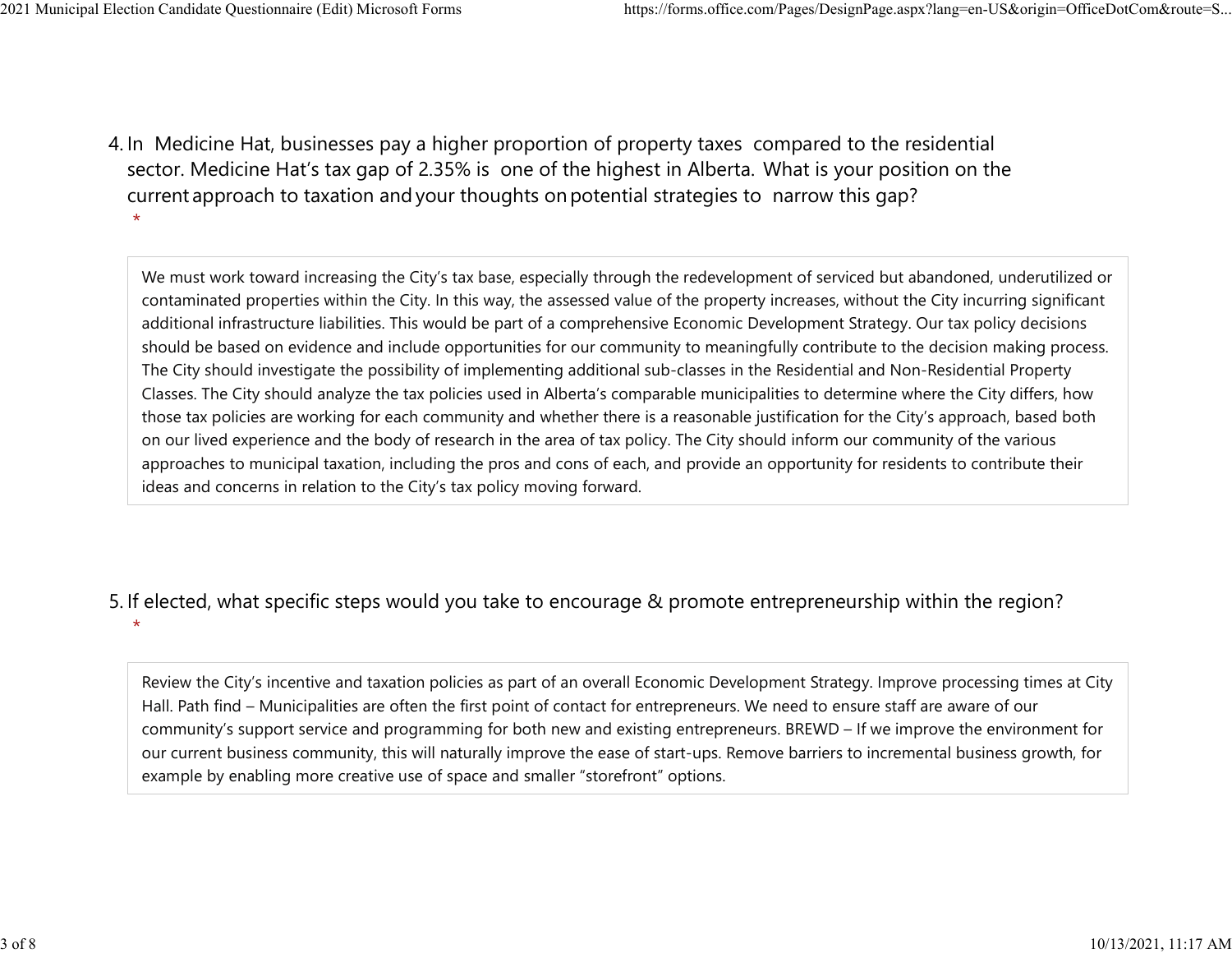$\star$ 

What is your stance on COVID-19 related laws that mandate requirements, including masks and vaccine 6. passports? 2021 Municipal Election Candidate Questionnaire (Edit) Microsoft Forms https://forms.office.com/Pages/DesignPage.aspx?lang=en-US&origin=OfficeDotCom&route=S...<br>6 Mhat is vour stance on COVID-19 related laws that mandate re

> I decided to get a COVID vaccine when I was eligible. I must admit, I had concerns at first. However, after talking to my doctor and weighing the risks that a vaccine might have, against the risk of getting COVID or giving COVID to someone else, I believed it was worth it. I understand that there are people in our City who are opposed to taking any of the available COVID vaccines, based on their sincerely held beliefs. So, I want to make sure I distinguish between: 1) forcing vaccination upon people who do not wish to take any of the COVID vaccines, which has not been proposed and which I do not support; and 2) imposing limitations on non-essential activities for individuals who do not wish to get vaccinated, as are necessary to protect other members of our community, our businesses and our healthcare system, which I do support. In Canada, we are blessed to have the rule of law and our fundamental rights and freedoms enshrined in the Canadian Charter of Rights and Freedoms (the "Charter"). However, even in the Charter, our rights and freedoms are not absolute – nor can they be. For example, individuals cannot smoke, go to the bathroom, throw trash, build a fire, shelter, keep livestock, or grow crops, wherever they want. Our rights and freedoms are subject to reasonable limits that can be demonstrably justified in a free and democratic society. It is, of course, important for us all to question whether any such limitations are reasonable and proportionate. Requiring citizens to mask or show a "vaccine passport" to participate in certain social and recreational activities, are government-imposed limitations. However, these limitations must be contextualized. The goal is to protect the health of the other members of our community, our hospitals and medical staff, and our local businesses. In my view, this goal is both pressing and substantial and the provincial masking and "vaccine passport" requirements are minimally impairing measures necessary to achieve this goal and proportional and rationally connected to this goal.

## What is your plan for publicly-funded services (examples would include Medicine Hat Public Library, power plant, 7. facilities) if elected?

 $\star$ 

I would ensure that our priorities as a community and evidence guide our spending. Our treasured neighborhood facilities and the livability of our neighborhoods are part of what turns our city into our home. Being cost-effective means taking good care of what we have and need. The City should immediately develop a long-term plan for stabilizing the forecasted value of our electric utility.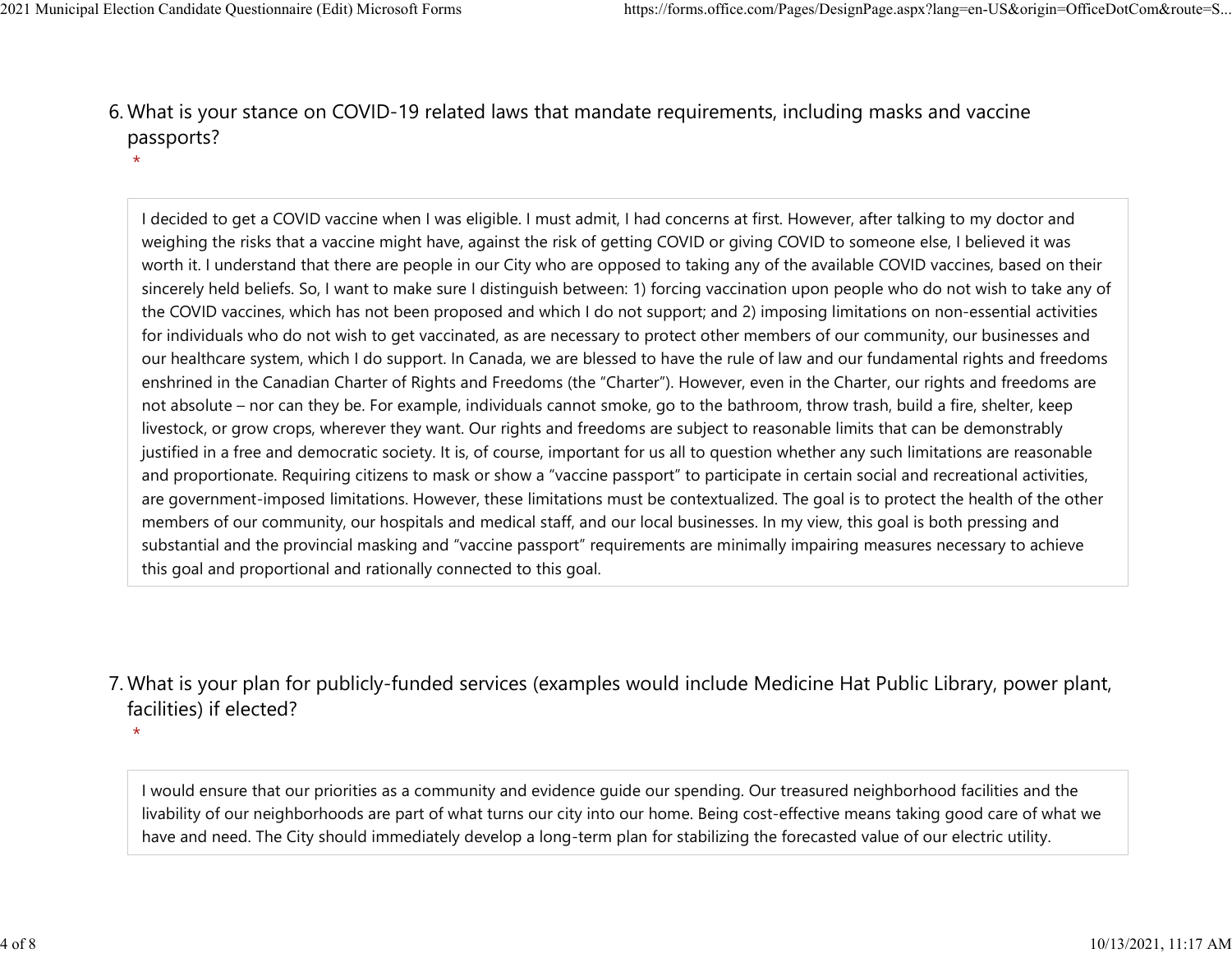8. How important is it for our region to have a local Community College? What specific steps could the municipality do to work better with Medicine Hat College to provide ongoing opportunities for future learners?  $\star$ 2021 Municipal Election Candidate Questionnaire (Edit) Microsoft Forms https://forms.office.com/Pages/DesignPage.aspx?lang=en-US&origin=OfficeDotCom&route=S...<br>8 How important is it for our region to baye a local Community

> Our College is one of the most important institutions in the future growth of our community. The College is instrumental in the following areas: 1) Developing a skill workforce for our community; 2) Supporting business through applied research; and 3) Attracting young people to our region. The role of the City is to support the College in furthering these important means to grow our community. How is this done? A workforce development strategy – not only do we need to train for our current business needs, we also need to understand where we are heading so we can ensure we are building for the future. This requires a College/City/Industry approach. Collaboration is key. Supporting MHC to advance applied research – innovation and research fosters economic development Once we get students to our community we need to introduce them to the business community. Initiatives like the Chambers/MHC Work Integrated Learning Initiative is an excellent example of how we as a community can work together to promote and support more of these type of initiatives. Support MHC to equip graduates with the skills, knowledge, and competencies they need to succeed now and in the future, increase work-integrated learning opportunities

## 9. How will you attract newcomers to the district and address the needs for a skilled workforce? \*

Local governments who successfully integrate new workers, families, and entrepreneurs will grow. Communities that build a welcoming environment will attract newcomers to the region to fill jobs, start new businesses, and support existing businesses, thereby strengthening the economy. As a result of the survey of businesses from the BREWD initiative, labour attraction was an identified need in our community. Businesses and governments are having challenges attracting skilled employees. We need to continue working on this together to strengthen our workforce. Supporting tools such as www.movetomedicinehat.ca will help employers attract workers with the skills needed to expand and stay within the region.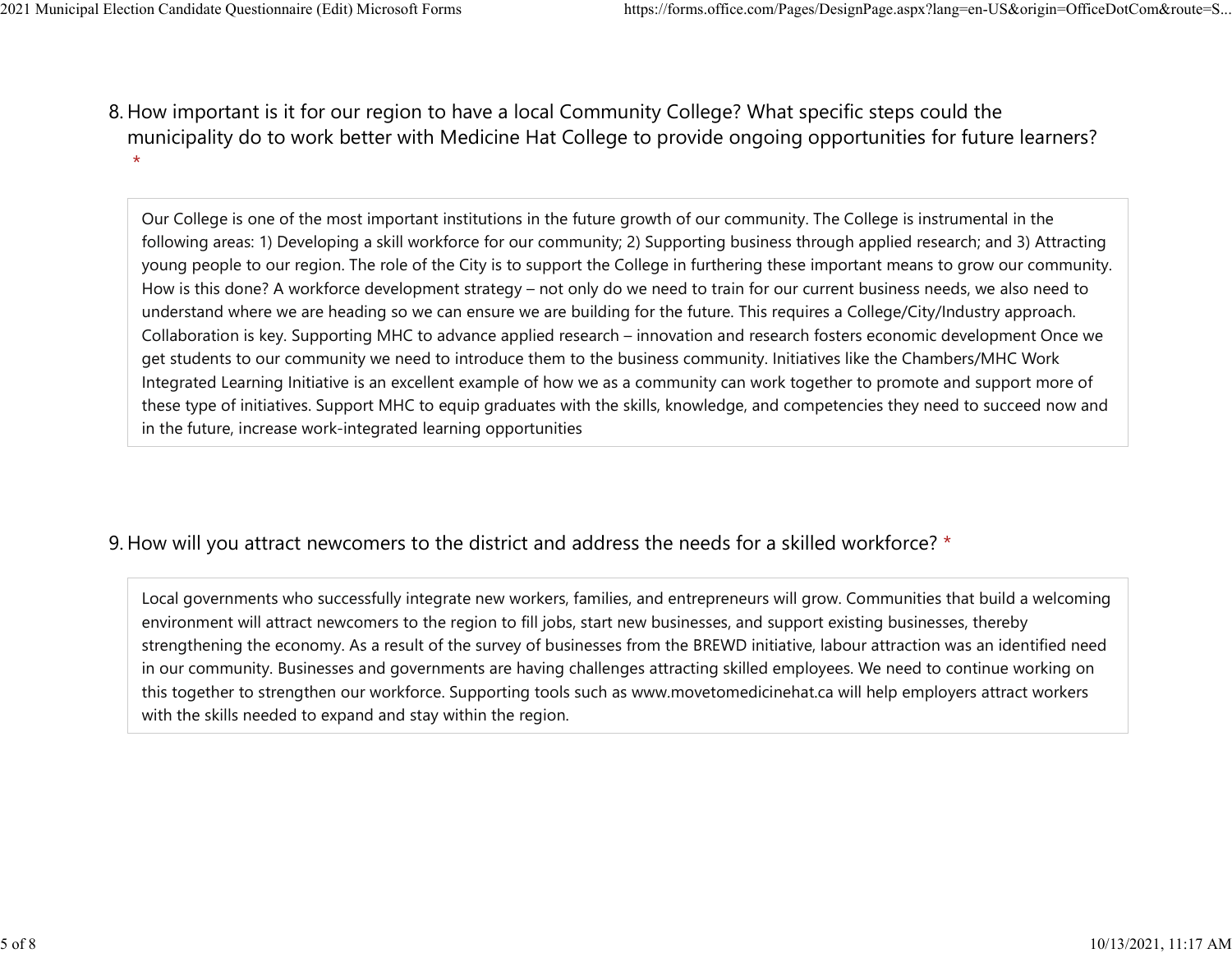$\star$ 

10. What is your stance on the importance of mental health & wellness support in our region? What ideas, implementations, and initiatives would you put forward to improve the overall mental health & wellbeing of our community? 2021 Municipal Election Candidate Questionnaire (Edit) Microsoft Forms https://forms.office.com/Pages/DesignPage.aspx?lang=en-US&origin=OfficeDotCom&route=S...<br>10 What is vour stance on the importance of mental bealth & we

The City should take whatever meaningful steps the City can, to identify and alleviate the sources of mental ill-health, and its consequences, within our community. There are health and wellness initiatives linked to the City's various departments as well as many non-profits and coalitions in the community working on both mental health and wellness programs. Our community is amazing at collaborating and working together. The City can enhance its leadership role in convening and engaging groups in our community to address this important need. Starting with what initiatives are already happening is important for leaders to gain further understanding and awareness of where we are at and what our needs are. This can help us to make informed decisions as to the City's role in supporting the health of our community. The City must ensure that we are considering human and environmental health in our development decisions. Mental health is generally under the jurisdiction of the province, but we should seek to collaborate with other municipal governments and the provincial and federal governments to develop a mental health strategy.

11. How will you further diversity and inclusion initiatives in our region, as it relates to each of the pillars in the Chamber's Vote Prosperity Platform: https://www.medicinehatchamber.com/voteprosperity2021/ (https://www.medicinehatchamber.com/voteprosperity2021/)  $\star$ 

Diversity and inclusion can be further enhanced by collaboration with groups such as Medicine Hat Local Immigration Partnership (LIP) who have identified actions to address gaps within our community. We know that immigration can offer long-term potential for growth, sustainability, and economic development. Support for action items such as the development of resources to help newcomers become more aware and help navigate the complex system of services, developing volunteering, networking or professional mentorship programs, or increasing awareness of different cultures in the community will further diversity and inclusion in the community.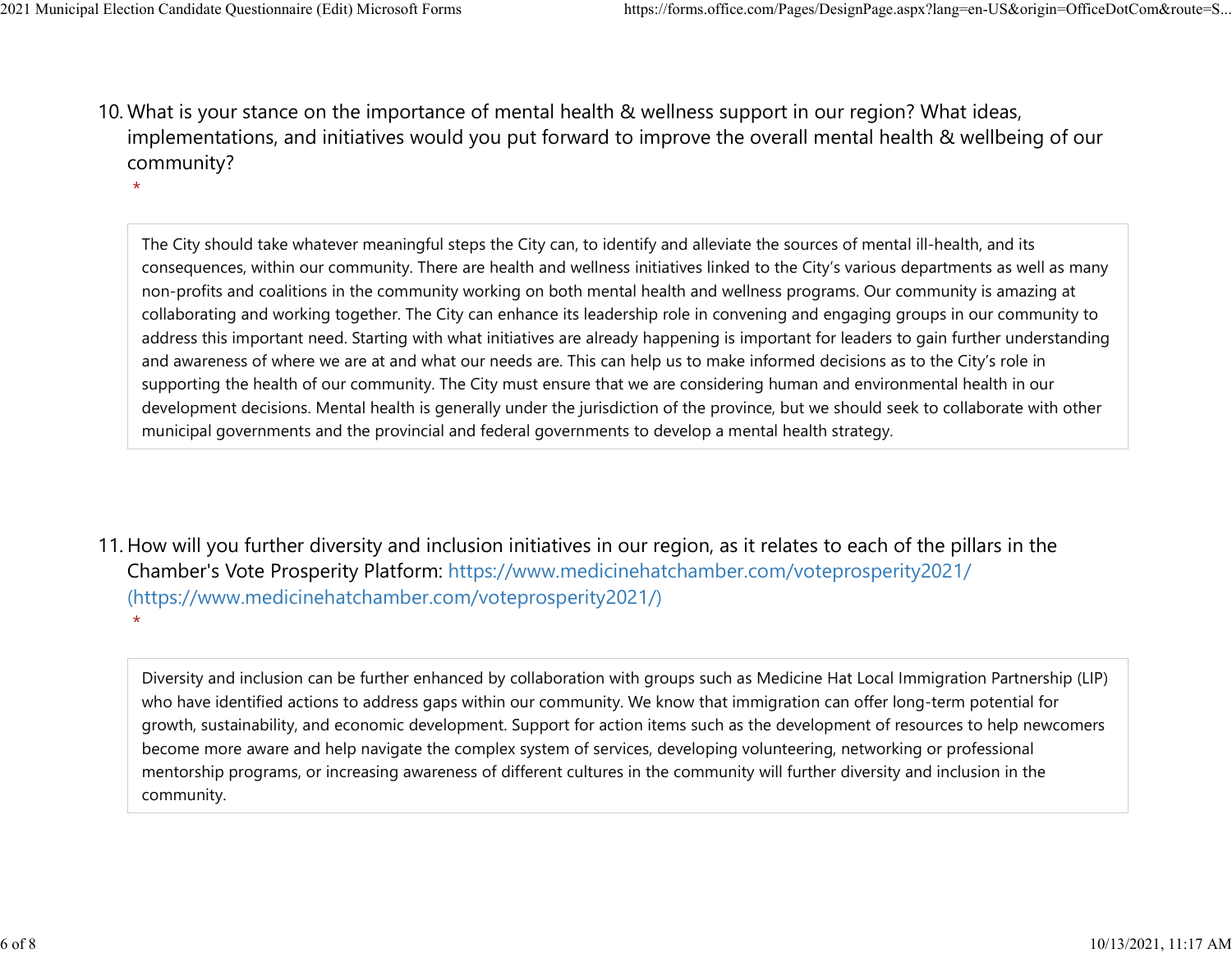- 12. On a municipal level, how do you intend to address climate change and pollution? 2021 Municipal Election Candidate Questionnaire (Edit) Microsoft Forms https://forms.office.com/Pages/DesignPage.aspx?lang=en-US&origin=OfficeDotCom&route=S...<br>12 On a municipal level how do you intend to address climate c
	- $\star$

Leadership and education. "SMART" transportation initiatives. Renewable integration with our Electric Utility. Engaging City departments with expertise, in community education and awareness (e.g., HatSmart, recycling and waste management programs). Continuing to promote the Hat Smart Program, a made-in-Medicine-Hat incentive for residents who upgrade to energy-efficient air conditioners and furnaces as well as rebates to purchase and install solar PV systems on their homes.

- 13. What strategies will you use to communicate and engage with the community and remain accountable to the citizens?
	- $\star$

Accountability is a shared responsibility between citizens and their leadership and involves both a. a horizontal dimension - the systems of checks and balances within government; and b. a vertical dimension - the relationships between the citizens and government (e.g., citizens' participation in the policy making process, and ability to demand that government justifies its actions). Transparency is a prerequisite for both accountability and public participation. If citizens don't know what their government is doing, they cannot hold their government to account or participate in and contribute their talents to the City's decision-making processes. Technology and digital media have made it easy and inexpensive to provide the public with access to public records. I believe those who are affected by a decision should always be provided a meaningful opportunity to participate in the decision-making process. Public participation in the City's decision-making processes and formulation of City policy fosters trust in our City government, promotes accountability and allows us to capitalize on our community's talents and ideas. This collaboration requires: a. City government providing our community with the information necessary to meaningfully participate; b. City government regularly providing opportunities for members of our community to be heard using a variety of formats in-person or online public meetings, townhalls; and c. members of our community participating in these opportunities; and d. City government listening to and genuinely trying to understand what our community wants and what it has to offer. To the extent that community members are providing input to the City in a forum that is not public, this input should also be made available to the public to ensure transparency and accountability in the process.